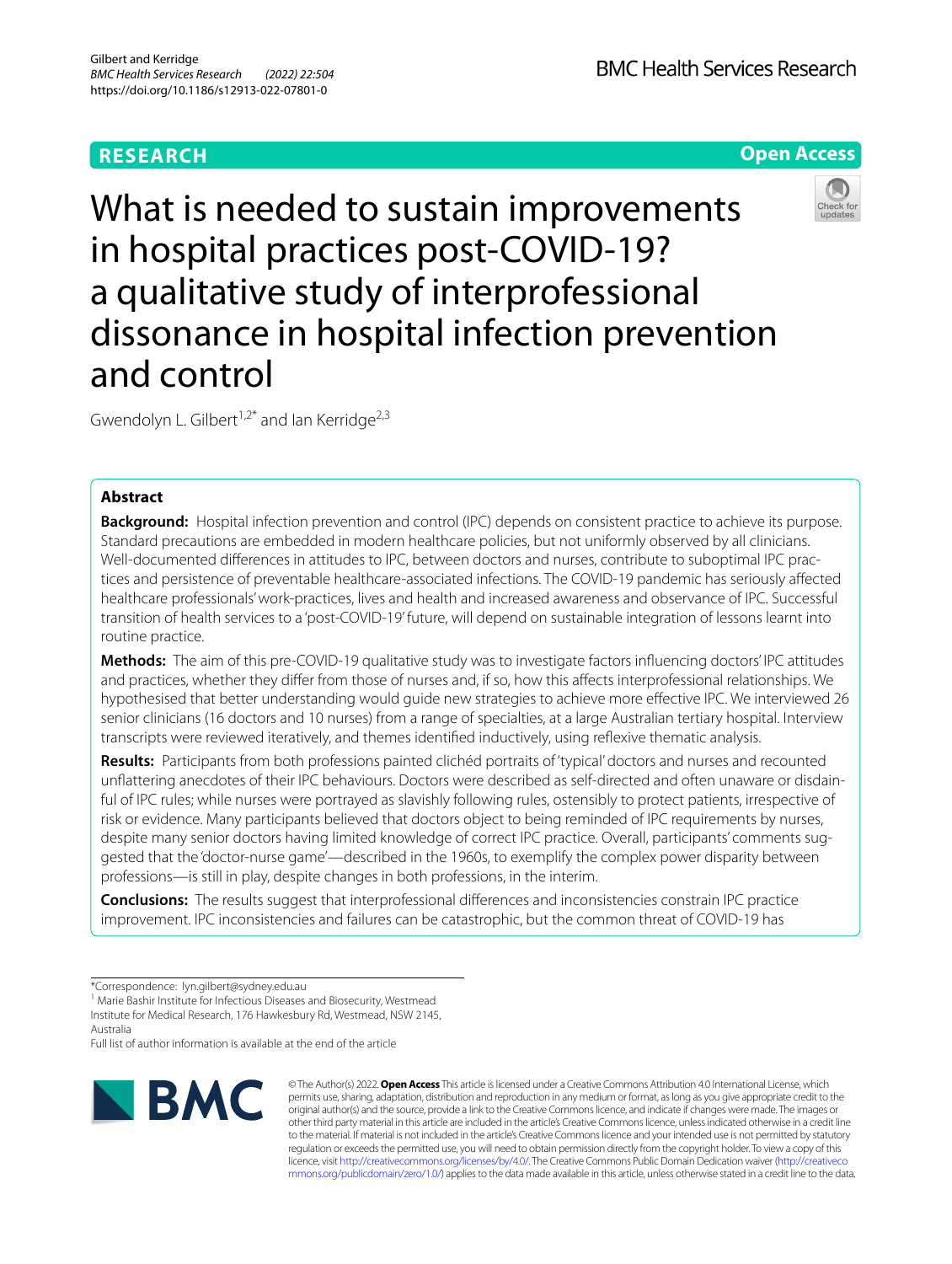promoted focus and unity. Appropriate implementation of IPC policies should be context-specifc and respect the needs and expertise of all stakeholders. We propose an ethical framework to guide interprofessional collaboration in establishing a path towards sustained improvements in IPC and bio-preparedness.

**Keywords:** Infection prevention and control, Doctor-nurse game, Healthcare-worker infections, COVID-19, Bio preparedness, Professional ethics

## **Introduction**

The basic principles of hospital infection prevention and control (IPC) – including hand hygiene, sanitation and environmental hygiene, fresh air and appropriate use of personal protective equipment—were established and gradually adopted into practice in the nineteenth century. In the twenty-frst century, standard and transmission-based precautions are accepted as routine health care practices, designed to minimise rates of preventable healthcare associated infection (HAI) and transmission of antimicrobial resistance  $(AMR)$   $[1-3]$  $[1-3]$ . Despite this, HAIs continue to challenge health services and compromise patient outcomes [[4\]](#page-8-2). A recent modelling study estimated that, in 2016/17, HAIs affected  $\sim$  5% of adult inpatients and  $\sim$  2% of frontline healthcare workers (HCWs) in National Health Service (NHS) hospitals in England. They resulted in the deaths of  $\sim$  28,500 patients. The estimated cost to the NHS, of the associated loss of 7.1 million occupied bed days (21% of the total) and 79,700 days' absenteeism among frontline HCWs, was £2.7 billion [[5\]](#page-8-3). A systematic review and metanalysis, of interventions designed to reduce the rates of selected HAIs, indicated that 35–55% of serious HAIs would be preventable if accepted IPC measures were applied consistently [[6\]](#page-8-4). However, other studies have found that optimal IPC practices often fail because of, *inter alia*, organisational, systemic and behavioural factors [\[7,](#page-8-5) [8](#page-8-6)].

HAI and AMR transmission rates are poorly monitored in Australia [\[9](#page-8-7)] and often underestimated, but exotic or emerging infectious diseases (EIDs) that threaten the health or lives of HCWs are hard to ignore. A series of twenty-frst century EIDs, including SARS, MERS, and Ebola virus disease (EVD), [[10–](#page-9-0)[12\]](#page-9-1) focused attention on hospital IPC and changed HCW behaviour, albeit in relatively few countries and/or temporarily  $[13, 14]$  $[13, 14]$  $[13, 14]$  $[13, 14]$  $[13, 14]$ . The effects on hospital patients and HCWs, of COVID-19, have been global [\[15](#page-9-4)] and will be prolonged; but they vary, even allowing for diferences in community transmission and incomplete data [[16](#page-9-5)]. In many countries, inadequate health system preparedness and shortages of personal protective equipment (PPE) have been blamed for the high burden of HCW deaths [[14](#page-9-3), [17,](#page-9-6) [18](#page-9-7)]. In other countries' nosocomial HCW infections have been largely prevented by pre-emptive escalation and consistent application of IPC measures, despite high levels of exposure to COVID-19 [[19–](#page-9-8)[21](#page-9-9)].

Now that many countries in the developed world are considering a post-COVID-19 future, protected by widespread immunisation, there is some urgency to ensure that the lessons are consolidated. A comparison of pre-COVID-19 IPC practices—and the professional values and organisational policies that infuenced them—with those introduced during the pandemic, will help to inform decisions about which can be relaxed when the immediate danger wanes, and which should become business-as-usual, to ensure that healthcare sector is not caught unawares by the next pandemic.

## **Background**

IPC practices are infuenced by, inter alia*,* historical, professional, and cultural factors that had their origins in the nineteenth century. By mid-century medical science had progressed to a point where doctors could, signifcantly, improve patient outcomes; but more complex medical and surgical remedies needed skilled nurses, to support them [\[22](#page-9-10)]. Initially nurses were trained and supervised by doctors but, as more educated middle-class women became nurses, they demanded more professional independence and recognition. Relations between the powerful medical establishment and the emerging nursing profession, were characterised by confict over roles and status, complicated by gender, class, religion, politics, and educational diferences [\[23](#page-9-11)].

The promise of medical and surgical advances was limited by appalling hospital mortality rates due to infection, until improvements in hospital hygiene and design – often driven by nurses—were gradually implemented, and rates began to fall towards the end of the nineteenth century. Vaccines and antibiotics contributed to further improvement in the early twentieth century, but increasing antibiotic resistance and a dwindling supply of new agents, provided the impetus for revival of hospital IPC programmes in the 1960s-70 s [\[24](#page-9-12), [25\]](#page-9-13). IPC is now established in hospital practice, supported by a growing body of robust evidence, [\[26,](#page-9-14) [27\]](#page-9-15) but there are wide variations in resources and effectiveness  $[28-30]$  $[28-30]$ . Antibiotics are no longer a reliable panacea, [\[31](#page-9-18)] and hospitals are still subject to regular outbreaks of viral infection, [\[32](#page-9-19)] which now include COVID-19 [[15,](#page-9-4) [33](#page-9-20)].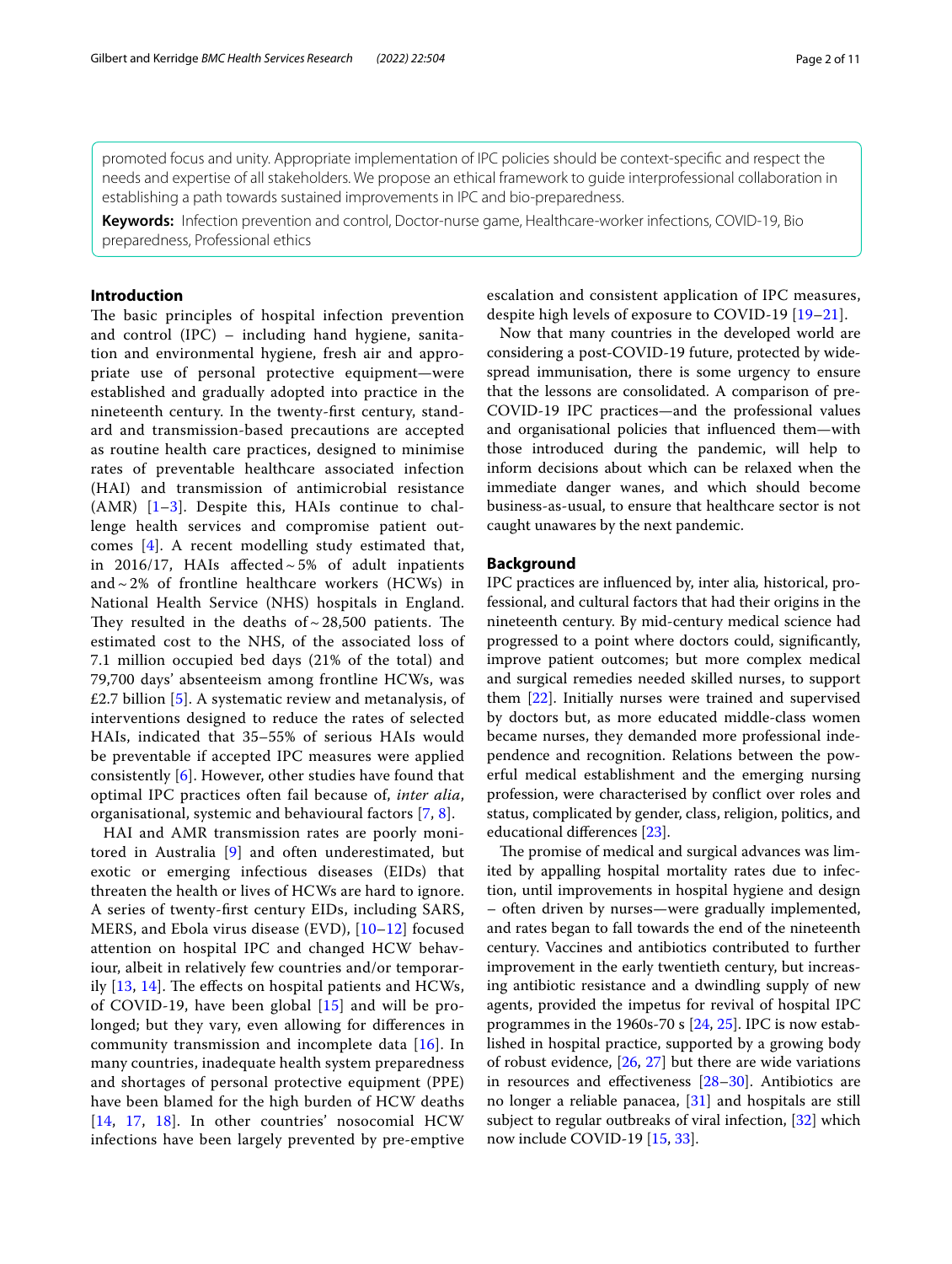As a group, doctors are, generally, less observant of accepted IPC practices than other health professionals [\[8](#page-8-6), [34–](#page-9-21)[37](#page-9-22)]. In Australia, this is refected in rates of compliance with the '5 moments of hand hygiene', the only IPC practice that is systematically monitored in public hospitals. Doctors' compliance has been consistently 10–15% lower than that of nurses since national reporting began in 2009 [\[38](#page-9-23)].

In this paper, we describe the results of a qualitative study, conducted before the start of the COVID-19 pandemic in a large tertiary hospital, in which we sought the views of senior clinicians about the professional and cultural factors that infuence doctors' attitudes to, and practice of IPC, whether they difered from those of nurses and, if so, how this afected interprofessional relationships. We focused on doctors, primarily, because we believe that their status in the hospital means that they disproportionately infuence organisational culture, priorities and, indirectly, IPC practices. Based on the results, we propose strategies that may improve interprofessional co-operation and, thereby, sustain COVID-19 driven improvements in IPC.

#### **Methods**

This was a qualitative case study of a large  $(\sim 950$ -bed) university teaching hospital in Sydney, Australia, which provides a full range of specialist services to more than 90,000 inpatients, annually. The aim was to provide a detailed understanding of aspects of IPC at a single site, without the potential confounding efects of diferent policies, patient populations and physical environments.

#### **Researchers' backgrounds and relationship to participants**

Both researchers are senior physicians with a special interest in hospital IPC, based on longstanding experience of caring for patients, who have sufered from preventable HAIs and/or the uncertainty and fear associated with becoming colonised by a multidrug-resistant organism. We were employed, before and/or during this study,

## **Participant selection**

Participants were senior medical  $(N=16)$  and nursing (*N*=10) clinicians and/or managers or directors, with 10–40 years' specialist experience (summarised in Table [1](#page-2-0)). They were purposively selected, based on their senior positions and/or the researchers' knowledge of them, as likely to have a broad experience and perspective of hospital doctors' attitudes and practices and to be willing to express their views openly to a senior colleague. Our decision to include only senior clinicians was confrmed by the Human Research Ethics Committee (HREC) reviewers who were concerned that junior clinicians may be intimidated by, and unwilling to speak frankly to, a senior consultant as interviewer. Medical participants were full-time senior staff specialists [SS] or visiting medical officers (VMOs), contracted on a sessional basis; nurses were all full-time hospital employees in leadership positions.

## **Data collection**

Semi-structured interviews were guided by a small number of open-ended questions (Table [2\)](#page-3-0). Participants were not specifcally asked for their views of nurses' IPC practices or how they difered from those of doctors, initially, but many ofered opinions, spontaneously. Interviews were recorded and transcribed by a professional transcription service, with participants' informed consent.

#### **Data analysis**

Transcripts were reviewed and coded independently by both authors, using a reflexive thematic analysis approach [[39\]](#page-9-24). We chose this approach on the assumption that our experience at the study hospital, knowledge of its culture

|             | Doctors <sup>a</sup> ( $N = 16$ )           |    | Nurses $(N=10)$                                            |               |
|-------------|---------------------------------------------|----|------------------------------------------------------------|---------------|
| Gender M: F | 10:6                                        |    | 3:7                                                        |               |
| Role        | Senior executive/ divisional director (MDD) | 6  | Divisional director/deputy; or facility man-<br>ager (NDD) | -6            |
|             | Medical unit/departmental director (MUD)    | 4  | Nursing unit manager (NUM)                                 | $\mathcal{P}$ |
|             | Senior medical consultant (SMC)             | 6  | Clinical nurse consultant (CNC)                            | $\mathcal{P}$ |
| Specialty   | Medical 6; surgical 4; other $6^{\circ}$    | 16 | Medical 5; surgical 3; other $2c$                          | 10            |

<span id="page-2-0"></span>

<sup>a</sup> Staff specialists (SS), 11; visiting medical officers (VMO). 5

<sup>b</sup> Other doctors' specialties: intensive care, 2; emergency medicine, 2; anesthetics,1; obstetrics/gynecology, 1

<sup>c</sup> Other nurses' specialties: intensive care, 1; infection prevention and control, 1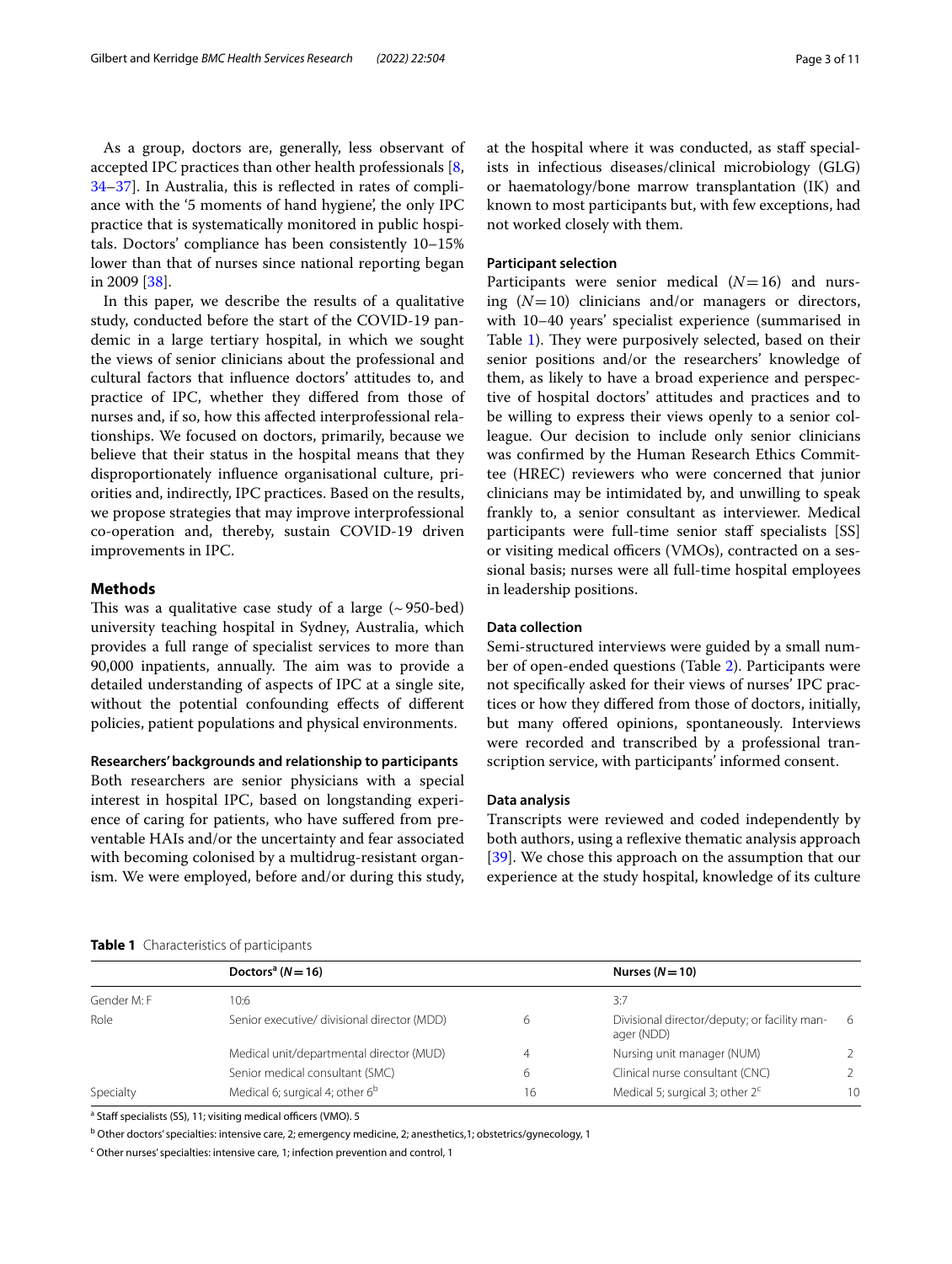## <span id="page-3-0"></span>**Table 2** Interview topics/questions used to prompt discussion with participants

1. To what extent do doctors, generally, regard healthcare associated infections (HAIs) as a signifcant problem in this hospital? Could some/most HAIs be prevented? How?

2. The literature suggests that doctors generally comply less consistently than nurses with infection prevention and control (IPC) measures. Is this consistent with your experience? Why is it so? Does it adversely afect patient care?

3. What changes, if any, would you make in hospital IPC policies to make them more acceptable to doctors, increase adherence and reduce risks to patients?

<span id="page-3-1"></span>**Table 3** Factors affecting attitudes to and practices of infection prevention and control (IPC) – themes identifed by transcript analysis

1. Characteristics of doctors, medical culture, and medical professionalisma

2. Interprofessional infuences on attitudes to and practices of IPC

a) Professional characteristics—stereotypes

b) Unfattering, but varied, interprofessional perceptions

c) Doctors' reluctance to accept advice from expert nurse consultants d) The "doctor-nurse game"

3. Organisational factors afecting IPC practices

4. Factors relating to IPC policies and/or their implementation

<sup>a</sup> Previously reported [[40](#page-9-25)]

and history and personal acquaintance with participants would inevitably infuence our interpretation of data and therefore require us to continuously review and question our fndings.

We identifed broad-brush themes, inductively, based on patterns of meaning. As codes were added, subthemes were developed and analysed, iteratively, in relation to research aims and interpreted in the context of our own experiences as senior clinicians. We also noted participants' rhetorical styles that refected emotional responses to these issues.

In reporting our fndings, we designated participants' professions and roles broadly, to preserve anonymity, as: nursing divisional director (NDD), nursing unit manager (NUM), clinical nurse consultant (CNC); medical divisional director (MDD), medical unit director (MUD), senior medical consultant (SMC).

#### **Findings**

Our initial analysis identifed four broad-brush themes (Table [3](#page-3-1)). Theme 1 has been described previously  $[40]$  $[40]$ . Within Theme 2, we identified four subthemes, which are subject of this paper. Table [4](#page-4-0) shows representative quotes, illustrating subthemes.

## **Professional stereotypes**

Participants' comments reflected conventional stereotypes of nurses' and doctors' professional 'personalities'.

Doctors were characterised (by participants of both professions) as 'independent thinkers' (Table [4](#page-4-0), Quote 4:1), focused on diagnosis and treatment of individual patients, relying on personal judgment, indiferent to organisational policies and driven by ambition. By contrast, nurses were characterised (mainly by doctors) as driven by rules, rigidly enforced by the nursing hierarchy (Q4:1).

Nurses were said to be more aware of infection risks than doctors because they spend more time with patients and feel obliged to 'work to policy' to ensure a safe environment (Q4:2). However, some participants gave examples of inflexible application of rules that they believed could undermine doctors' respect for policies (Q4:3) and lead to unsafe decisions. Examples included: a) a patient with mild post-chemotherapy fever, being placed in isolation, in the only available single room – according to ward policy—while a patient with acute respiratory infection and cough, remained in the open ward, exposing immunocompromised patients to a risk of infection (MUD1); b) a teenager with lymphoma, identified by routine screening as a carrier of vancomycin resistant enterococci being placed in prolonged isolation, with significant adverse psychological effects, despite posing minimal risk to other patients (CNC1).

Several participants commented that doctors often seemed oblivious to IPC rules during ward rounds. A nurse suggested that this was because they were focused on patients' test results and treatment plans. However, several doctors believed many of their senior colleagues did not know what the IPC policies were, because they avoided mandatory training with impunity. A MDD believed that VMOs would not undertake training because they were not paid to do so, unlike nurses who regularly receive in-service IPC training, from "supernumerary" clinical nurse educators. This MDD thought that doctors would not accept instruction from nurses and suggested they be paid to attend IPC training, presented by a medical specialist. Several participants believed doctors would only adhere to policies if offered convincing evidence of their effectiveness (Q4:3).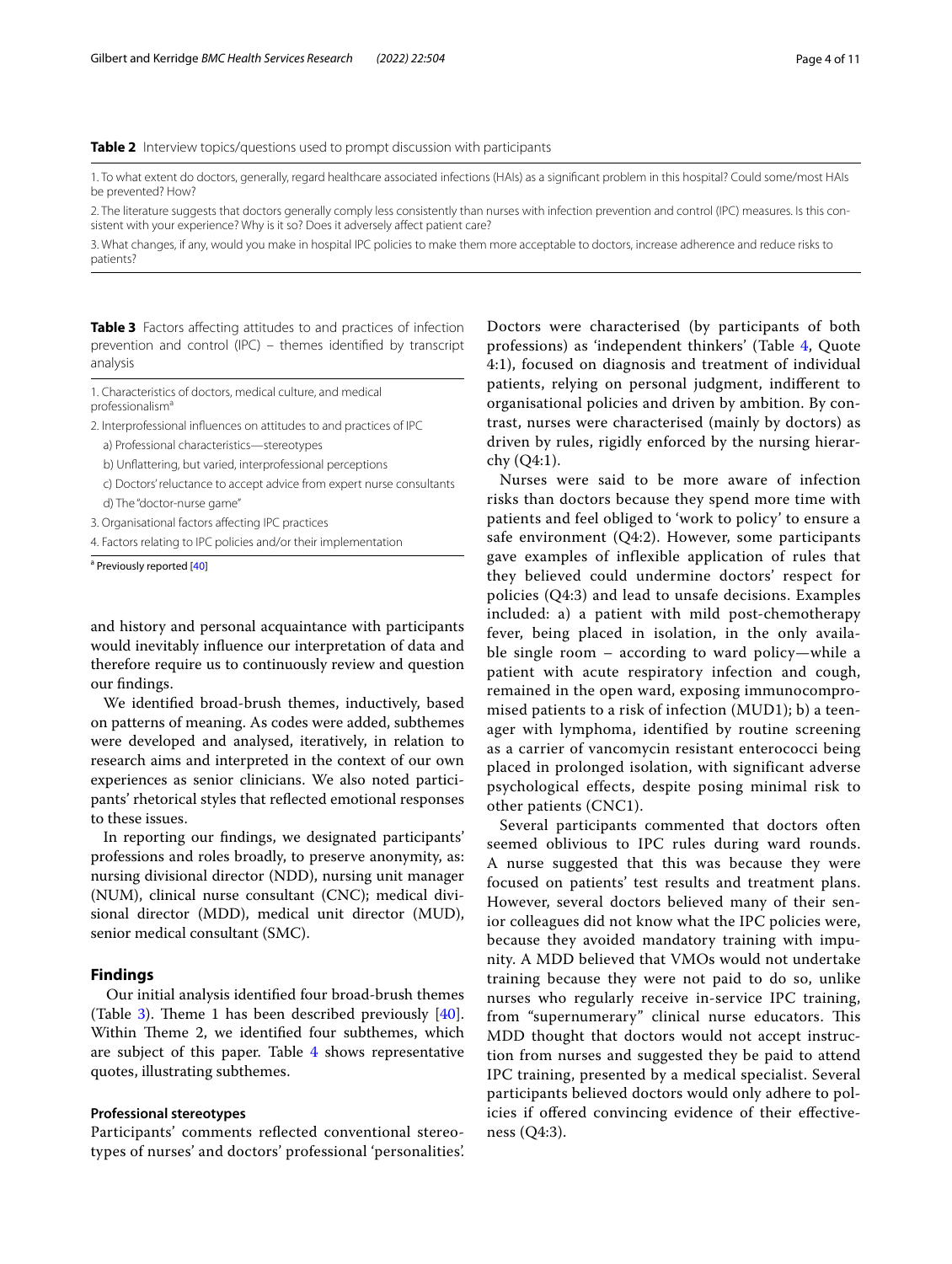<span id="page-4-0"></span>**Table 4** Illustrative participants' quotes (Q) describing inter-/intra-professional differences in attitudes to and practice of infection prevention and control (IPC)

| Professional characteristics-stereotypes                                                                                |                                                                                                                                                                                                                                                                                                                                                                                                                                                                  |  |
|-------------------------------------------------------------------------------------------------------------------------|------------------------------------------------------------------------------------------------------------------------------------------------------------------------------------------------------------------------------------------------------------------------------------------------------------------------------------------------------------------------------------------------------------------------------------------------------------------|--|
| Q4:1 A medical divisional director's (MDD1) description of nursing and<br>medical stereotypes                           | Nurses are very process driven. They have very  hierarchical structures<br>that they stick rigidly within. If they drift outside they get jumped upon,<br>they eat their young Most of the sort of people that go into medicine<br>are more independent thinkers and they don't like to be told what to<br>do by anyone and the further up the tree you go the more like that you<br>become [they have] a view about themselves that  they're above<br>criticism |  |
| Q4:2. A nursing divisional director's (NDD1) different view of stereo-<br>types                                         | I think the nurses are very keen to do the right thing to the best of their<br>ability it's disheartening when you see others coming in and out of<br>rooms and not doing that and when you [speak] to them there's a stand-<br>up argument about hand hygiene                                                                                                                                                                                                   |  |
| Q4:3. An IPC nurse clinical consultant (CNC1) blames rigid application<br>of rules for doctors' lack of respect for IPC | I think medical staff are really driven by evidence, the fact that contextually<br>they can see validity. So if they think something's stupid and they're<br>just doing it because it's [the rule]  they lose respect for it.  there's a lot<br>of infection control procedures like that Whereas the nurses are more<br>accepting of tradition-that's the way we've done it because Florence<br>has done it And they're not looking as much for that evidence   |  |
| Unflattering, but varied interprofessional perceptions                                                                  |                                                                                                                                                                                                                                                                                                                                                                                                                                                                  |  |
| Q4:4. MDD2 suggests bias on the part of ward auditors                                                                   | The audits say that the doctors are terrible, but most of the audits are<br>done by the nurses. So you wonder whether there's a bit of paybackit's<br>Schadenfreude, isn't it? Maybe they feel they're kicked around by doctors all<br>the time. It's nice to point out that the doctors aren't perfect                                                                                                                                                          |  |
| Q4:5. MDD4 suggests bossy nurses as hand hygiene leaders                                                                | Who is leading?  the nurses would be much better [than doctors] at<br>bossing people around about hand washing, because they're pretty good<br>at bossing you around about everything else                                                                                                                                                                                                                                                                       |  |
| Q4:6. NDD1 speaks of NUMs' problem with doctors' poor hand hygiene<br>compliance                                        | I'd look at my rates across the wards [and ask the NUM] 'Your rates are sit-<br>ting below the benchmark, what are you doing about that in your ward?'I<br>would get back: 'When I break it down the medical staff sit quite low and<br>they're not my responsibility so I can't impact them'                                                                                                                                                                    |  |
| Q4:7. NDD2 on nurses varied approaches to and responses from medi-<br>cal teams about IPC practices                     | When I was a NUM, I had a very good relationship with the team so I could<br>say to them 'Hey, you haven't even washed your hands' and they would<br>listen. [Other] people don't feel that they can say that, or they've got 10<br>teams coming through and it's very hard to build relationships So if you<br>pull someone up they're going, 'Oh, don't worry about it, we'll just move on,<br>let's get through this and don't worry about her'               |  |
| Q4:8. MDD1 admits doctors are ignorant                                                                                  | Some feedback clinicians get sounds a bit like they're deliberately doing<br>people harm—most of it is acts of ignorance                                                                                                                                                                                                                                                                                                                                         |  |
| Q4:9. A nursing unit manager (NUM1) describes poor IPC attitudes &<br>practice in a surgical unit                       | The infection control team were just flabbergasted. They said 'They didn't<br>wash their hands at all, not once that whole ward round. They were touch-<br>ing open wounds and then going off and touching the next patient<br>[the MUD] was livid, but, not at his team. He was livid at us that we did this<br>audit [and that it was] was out there for everyone to see                                                                                       |  |
| Doctors reluctance to accept advice from expert nurse consultants                                                       |                                                                                                                                                                                                                                                                                                                                                                                                                                                                  |  |
| Q4:10. CNC1 on surgeons' response to high surgical site infection rates                                                 | The only feedback we've had was that  [our hospital] was one of the<br>worst-performing globally. they [surgeons] engaged [infectious diseases<br>physician] to look at their strategies [who] came to us for information,<br>[but] there's a lot  being missed just based on her length of experience                                                                                                                                                           |  |
| Q4:11. MDD2 on senior doctors' response to Ebola preparations                                                           | I thought the intensivists' behavior, rather than dampening fears, exag-<br>gerated them nursing staff behaved far better[although] they were far<br>greater at risk.  there was great debate about the reliability and validity of<br>the [IPC unit's] adviceProfessor Google became problematic."                                                                                                                                                              |  |
| The "doctor-nurse game"                                                                                                 |                                                                                                                                                                                                                                                                                                                                                                                                                                                                  |  |
| Q4:12. A medical consultant on nurses' approaches to doctors                                                            | Junior doctors, don't mind being told what to do, but only in a way that's<br>appropriate So [a nurse] who comes along and says you have to do these<br>thingsthere's no flexibility  that's always going to meet resistance."                                                                                                                                                                                                                                   |  |
| Q4:13. MDD4 recounts junior doctors' complaints that nurses interpret<br>policy too literally                           | Residents  were saying that some wards will take [peripheral intravenous<br>cannulas] out -'oh, it's 72 h, we'll whip it out'-they haven't looked at it;<br>they haven't looked to see when the next [antibiotic] dose is, and they call<br>you, and you have 15 other calls that shift they're not equally shouldering<br>the responsibility."                                                                                                                  |  |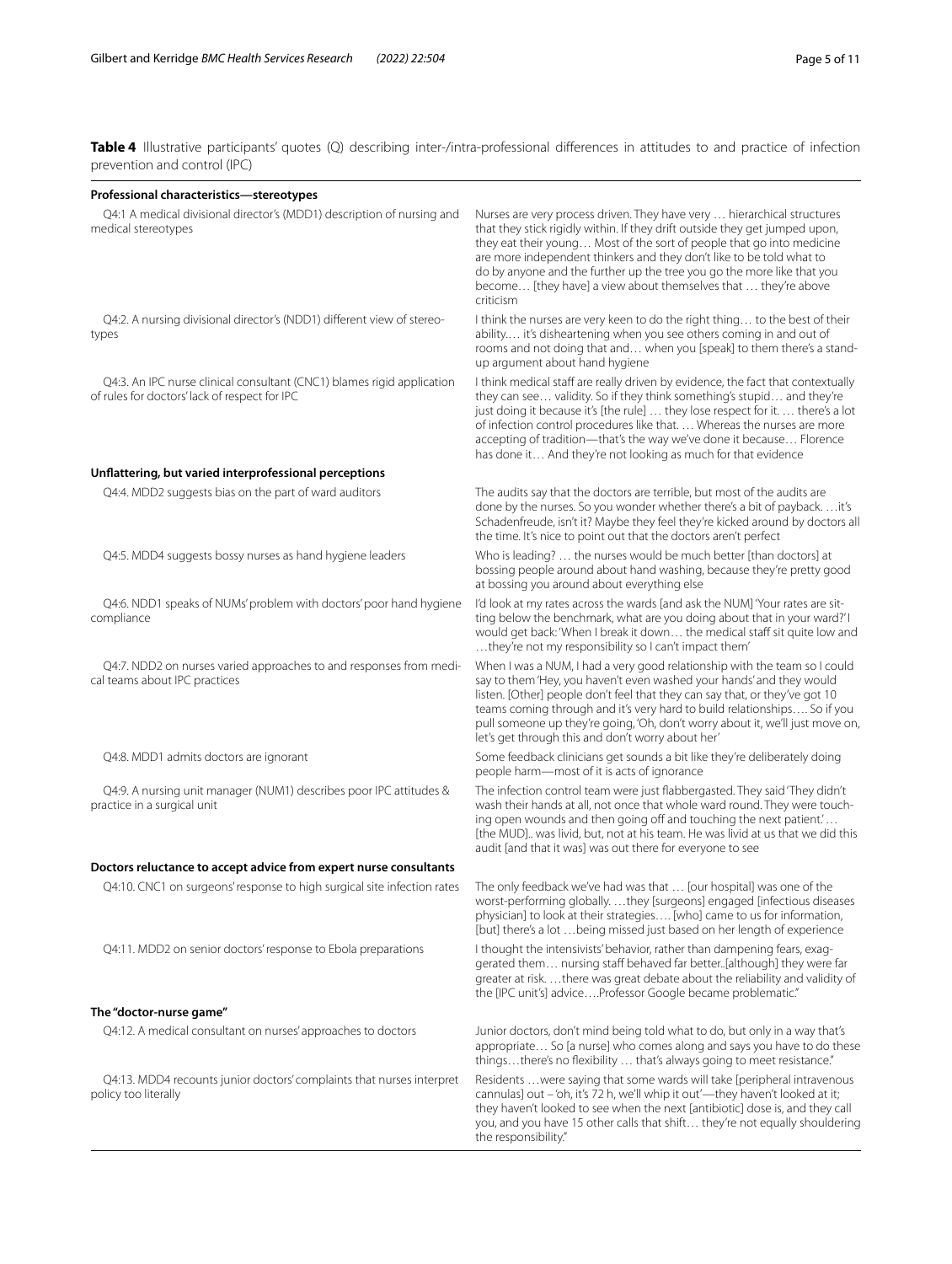**Doctors' and nurses' unfattering perceptions of each other** Participants' attitudes towards members of the 'other' profession, revealed signifcant prejudice. MDD2 suggested that hand hygiene audits were biased against doctors because the auditors were nurses (Q4:4); MDD4 felt that "bossy" nurses should be expected to remind doctors when hand hygiene was required to ensure they complied (Q4:5). NDD1 observed that doctors' poor compliance refected unfairly on NUMs, who were accountable for their ward's audit results (Q4:6).

As previously reported, participants recounted instances of doctors' rudeness or bullying, in response to reminders about IPC precautions [\[40](#page-9-25)]. CNC2 reported asking a consultant to put on a gown before entering the room of an ICU patient who was in isolation, to which he retorted "I don't care about your bloody infection control" and went in without any precautions. Although outright rudeness was not common, doctors were described as often dismissive or grudgingly compliant when reminded about IPC (Q4:7). MDD1 felt criticism of doctors for noncompliance was unfair since many did not know what was required  $(Q4:8)$ .

Doctors' attitudes to IPC may vary even within the same environment. NUM1 described two surgical units that shared the same ward: whereas one unit's IPC practices were "exemplary", the other's consultants rarely visited the ward and its junior doctors consistently ignored nurses' reminders about standard precautions. After informing these junior doctors of his intention, NUM1 asked the IPC team to audit the team's hand hygiene compliance during a ward round. He showed the results (zero compliance), to the unit director, whose reaction NUM1 described as "livid" (Q4:9), not at the results, but that the audit had been performed.

Several nurses cited units whose IPC practices they regarded as excellent; their common feature was that the consultants visited the ward regularly, they observed IPC precautions routinely themselves, and made it clear that they expected their teams to do likewise. NDD1 described one surgical unit's regular 'structured, interdisciplinary bedside rounds' in which nurses, allied health professionals, junior doctors, patients and relatives, if present, were included in bedside discussions. Several participants of both professions, implied that senior consultants' respect for patients and other health professionals correlated with excellent IPC practices. In contrast, some units were identifed by several participants as being notorious for their poor IPC practices and (reputedly) high infection rates (based on anecdotes, rather than surveillance data).

## **and expertise** CNC1 recounted the IPC unit's prolonged efforts to

achieve recognition of their expertise and efectiveness. It was only after the hospital's poor surveillance results attracted regulatory attention, that the hospital executive began to regularly seek their advice and include them in high level committees. However, they were still often bypassed. CNC1 cited the example of a surgical director seeking advice from a recently appointed medical specialist, rather than an experienced IPC professional, about how to respond to poor results in an international surveillance program (Q4:10). By contrast, IPC unit CNCs were regularly invited to join state and national committees planning responses to infectious disease threats (e.g. SARS, 2003; pandemic infuenza H1N1, 2009; EVD, 2014–16), and led the state's preparations to receive patients with a high consequence infectious disease. MDD2 recalled that, during the EVD threat, some senior doctors sought to overrule the IPC unit's guidance on PPE use, by demanding excessive, unnecessarily strict precautions. Their demands were rejected, but caused confusion and fear among staff and undermined the IPC team's authority (Q4:11).

#### **The doctor-nurse game**

We interpreted some participants' anecdotes as modern examples of the doctor-nurse game, described by Leonard Stein, in 1967 [[41](#page-9-26)], to explain how nurses and doctors were expected to interact, professionally. Stein described a hierarchical relationship, in which doctors were unequivocally superior. Nurses were expected to be resourceful and show initiative but, under no circumstances, to appear to disagree or argue with doctors. Their recommendations about patient care must be made in such a way as to appear to have been initiated by the doctor, Participants described doctors' complying with IPC policies if a nurse reminded them respectfully; but if the reminder implied criticism or was abrupt or infexible, it was likely to be ignored or met with an angry or abusive response. See Q4:7, Q4:12 and Q4:13 and (Tables [5](#page-6-0) and [6\)](#page-6-1).

#### **Participants' emotional rhetorical styles**

Participants' language suggested emotional responses to IPC: e.g. a doctor having "a stand up argument about hand hygiene" (Q4:2); a consultant's contempt for "your bloody infection control"; a unit director being "livid" about a hand hygiene audit, but indiferent to neglect of hand hygiene (Q4:9); nurses trying "to do the right thing" but "disheartened" by doctors' behaviour (Q4:2). On the other hand, doctors described how senior nurses "eat their young" (Q4:1) if they broke the rules; and doctors'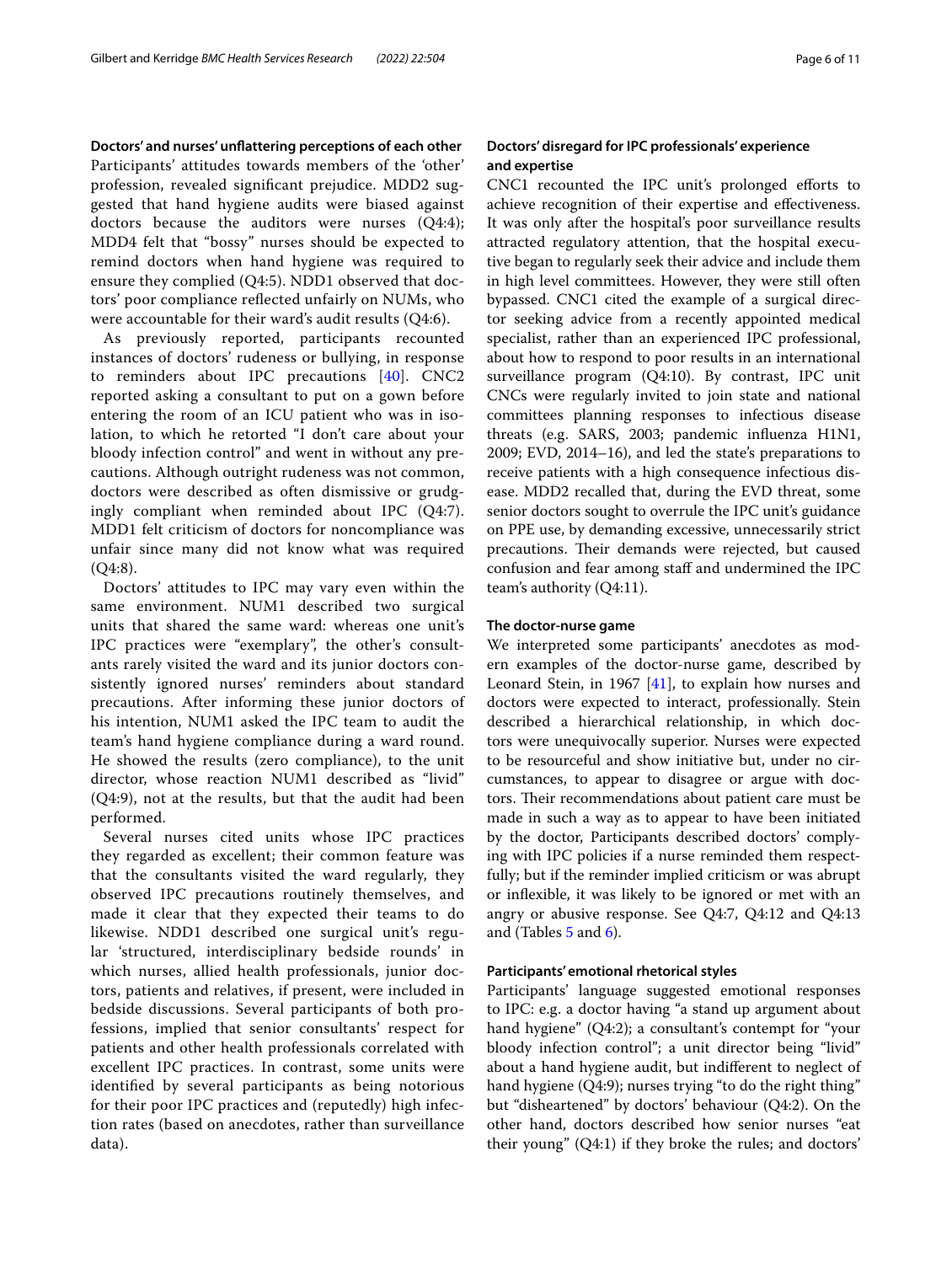#### <span id="page-6-0"></span>**Table 5** Doctor-nurse game: interprofessional non-communication

MUD1 described his decision to have unit registrars perform hand hygiene audits during medical rounds, and the subsequent improvement in doctors' hand hygiene compliance. However, he noticed that, when the results were presented at weekly interdisciplinary meetings, senior nurses "seemed to be getting a bit grumpy"; when asked why, the NUM explained that ward auditors had been auditing hand hygiene for months, using standardised methods prescribed by Hand Hygiene Australia [\(https://www.hha.org.au/\)](https://www.hha.org.au/). MUD1 was irritated that nurses were "reporting them somewhere but not to us" and that "it took [them] a while to realise this [duplication] doesn't make a lot of sense". He regarded the ward auditors' methods as unnecessarily complex strict and was sceptical of results showing consistently lower compliance among doctors than nurses.

#### <span id="page-6-1"></span>**Table 6** Doctor-nurse game: interprofessional boundary disputes

Participants mentioned ongoing problems with peripheral intravenous cannula (PIVC) insertions by junior doctors that had contributed to a high Staphylococcus aureus bacteraemia rate. A recently introduced PIVC policy included that: wards provide trolleys stocked with all necessary equipment; date and time of insertion be documented in the patient's record; and cannulas be replaced after 72 h if still required. MDD4 reported interns' complaints that: a) nurses often called them, to replace cannulas after hours, having removed them exactly 72 h after insertion (Table 3:13); b) many wards did not have properly stocked trolleys (although NUM1 claimed interns refused to use his ward's trolleys); nurses claimed to be too busy to complete the documentation.

poor hand hygiene compliance as nurses' "payback" for being "kicked around by doctors" (Q4:4).

## **Discussion**

Participants' accounts of doctors' and nurses' attitudes to IPC and perceptions of each other, support the view of Irvine et al., that "Interprofessional relationships … are frequently distorted by mutual suspicion, hostility and disparities between the way that a particular profession views itself and how it is viewed by other occupations." [ $42$ ]. They reflect the persistent influence of professional stereotypes, on interprofessional interactions. Medical and nursing stereotypes, as depicted by participants of both professions, were highly stylised and unfattering. Doctors are focused on diagnosis and "cure"; they prioritise clinical autonomy and object to rules or advice from other professionals that might challenge their decisions; they are ambitious and competitive in pursuit of career goals; they support each other and ignore or seek to dominate other healthcare professionals. Nurses are driven by rules, which they implement rigidly, without concern for evidence or possible inconvenience to doctors; they are motivated by fear of the nursing hierarchy, as well as being "bossy" and vindictive. Nurses know better than doctors, what is best for patients, because they spend more time with them.

Participants acknowledged wide variation in interprofessional interactions, depending on context, unit/specialty culture and personalities. Nevertheless, repeated references to professional stereotypes suggest that the "doctor-nurse game" is still current, albeit in modifed form [\[41,](#page-9-26) [43](#page-9-28)]. According to Stein "…nurses were to make recommendations, but their recommendations had to appear to be initiated by the doctor." In 1990, he suggested the "game" had all but ceased because of changes in professional education, roles and gender ratios [\[43](#page-9-28)]. However, persistence of this "dance of deference" has been recently implicated in communication failures, blame-shifting and mutual mistrust, causing harm to patients [[44](#page-9-29)[–46](#page-9-30)]. Our fndings suggest that the 'rules of the game' mean that a nurse, who seeks to remind a doctor about an IPC breach, must balance the likelihood of success (the doctor's compliance) vs failure (being ignored or humiliated) and act accordingly.

Compared with other threats to patient safety, such as medication error or wrong-site surgery, an IPC breach may seem a low risk, albeit with potentially high consequences. Because of the low risk/high stakes nature of IPC breaches it is sometimes argued that evidence-based "rules", should be enforced, using the logic applied to aviation safety [\[47](#page-9-31)]. Against this, it is argued that medical practice is too varied and unpredictable to be driven by rules, and idiosyncratic IPC practices are excused on the basis that each patient encounter is unique. However, doctors—unlike airline pilots—often discount risks to 'customers' and rarely perceive a personal risk of harm or censure if rules are breached [[40\]](#page-9-25). Moreover, many are unwilling to "abandon historical and cultural precedents and beliefs that are linked to performance and autonomy" [[48\]](#page-9-32). However, preventing serious HAIs requires consistent application of standard precautions. This does not imply either mindless compliance with infexible rules (nurse stereotype) or a 'doctor knows best', laissez-faire approach (medical stereotype) to IPC. Rules should be appropriately and safely modifed, according to context and with agreement of relevant stakeholders, but doctors – or anyone—fouting them, without explanation, causes confusion and confict, which inevitably detracts from patient care.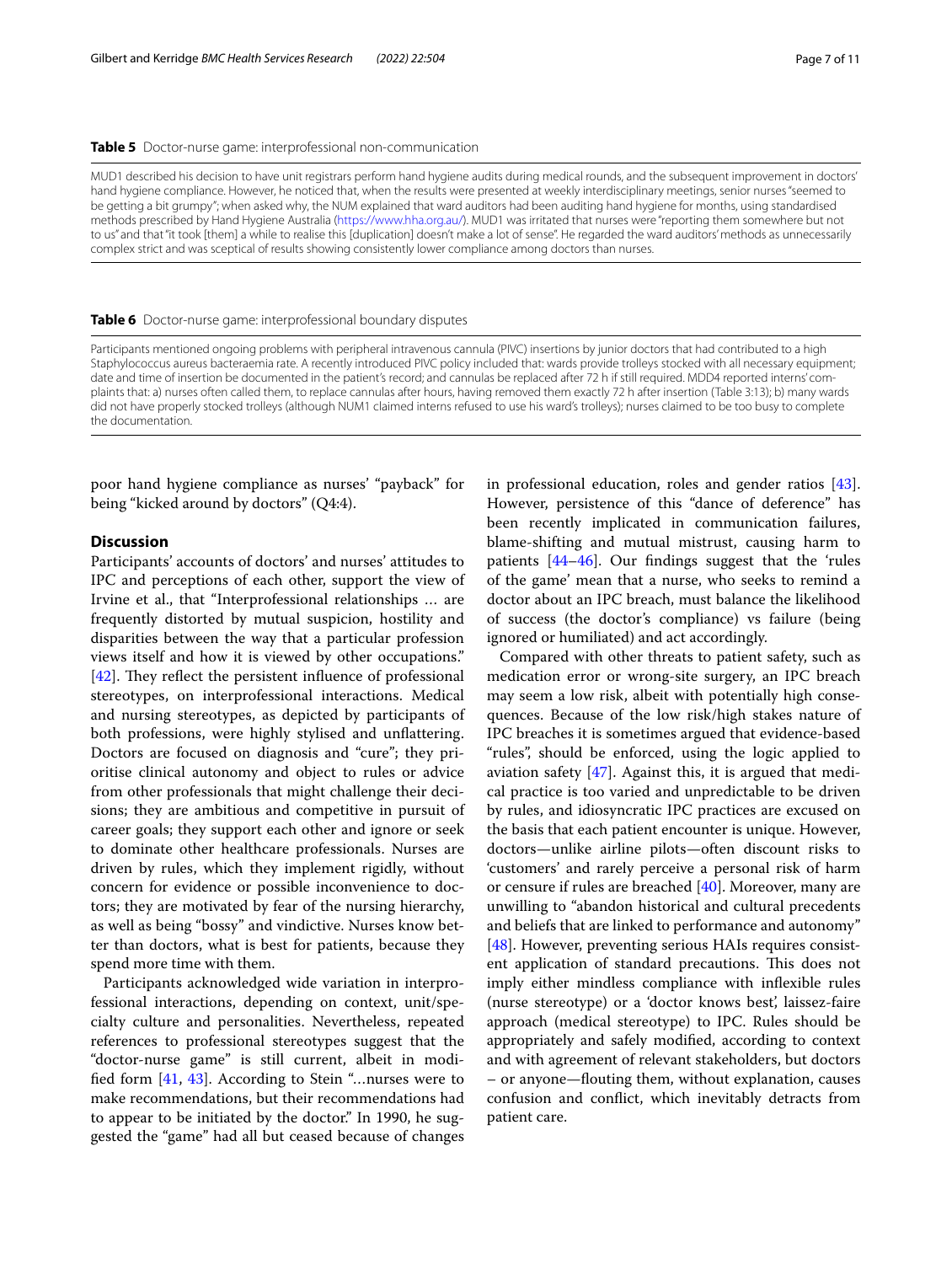In 2020 – and not for the frst time—the low risk/high stakes IPC balance changed. The fact that failure to isolate an infectious patient or use appropriate PPE can initiate a devastating hospital outbreak, afecting HCWs as well as patients, was demonstrated during previous coronavirus outbreaks [[49,](#page-9-33) [50](#page-9-34)] and has gained even greater salience during the current pandemic [\[51](#page-9-35)]. A lack of confdence and consistency in routine and outbreak-level IPC practice [\[52](#page-9-36), [53](#page-9-37)] among some HCWs exacerbates the fear associated with a novel threat, even if – like EVD in  $2015 -$  it fails to eventuate [[54](#page-9-38), [55\]](#page-9-39). During the current pandemic, high rates of HCW infection and deaths, globally, and perceived defciencies in health authorities' preparedness and responses, have engendered distrust [\[56](#page-9-40), [57\]](#page-9-41). HCWs, especially doctors, have demanded greater safeguards than recommended by international and local experts, based on the precautionary principle [\[58](#page-9-42)]. Like other aspects of patient safety, IPC is "not simply a technical issue, but a site of organizational and professional politics" [[59\]](#page-10-0).

There are still many aspects of COVID-19 and its control that remain uncertain, but it has undoubtedly raised awareness of IPC among frontline HCWs, hospital administrators and the public. This provides an opportunity for long-term improvements based on lessons learnt, if the tendency to revert to old habits, as the risks fade, can be resisted. Aiming for universal consensus in all aspects of IPC, especially during an emergency, may be unrealistic, but the pandemic has highlighted the dangers of confusion, inconsistency, and lack of trust. Nevertheless, diferent beliefs about risk, what counts as safe practice and who should decide, militated against HCWs speaking up to a colleague about a potential IPC breach, in the past, especially if they feared a hostile or dismissive response  $[60-62]$  $[60-62]$ . The fact that their fear was justifed was refected in language used by participants to describe what they saw as some doctors' petty or aggressive behaviour [[40\]](#page-9-25). However, the use of 'spotters' to monitor use of PPE and other IPC practices, during the COVID-19 pandemic, has been well-received by HCWs and efective in increasing compliance and reducing HCW infections [\[63](#page-10-3)].

Under most circumstances, IPC policies involve simple practices, requiring no special skills or training but with proven efectiveness in reducing rates of preventable HAIs [[27\]](#page-9-15). So, it is unreasonable for doctors (or anyone) to claim ignorance or object to being reminded if they fail to observe them even when they perceive no personal risk of infection. There may be valid reasons for disagreement with how policies are deployed, but the patient's bedside is not the place, and a ward nurse not the person, to resolve them. Will new-found respect for IPC policies and those who seek to implement them persist beyond

COVID-19 or will old interprofessional behaviour patterns return?

## **Conclusions and a proposal**

This study has identified three major perceived interprofessional infuences on doctors' IPC attitudes and behaviours and potential barriers to change:

- a) preconceived professional stereotypes, including doctors' aversion to, and nurses' infexible application of rules;
- b) interprofessional diferences in beliefs about the importance and efectiveness of IPC; and
- c) modern versions of the doctor-nurse game in which nurses' perceived failure to comply with the 'rules of the game', when speaking up about IPC, risks a negative response.

Despite diferent origins, cultures and models of practice, the medical and nursing professions are mutually dependent. Optimal HAI prevention depends on interprofessional collaboration, which is often elusive but critical to patient safety. We argue that it would be enhanced by adherence to basic ethical principles. In the face of ongoing barriers to collaboration, Irvine, et al.proposed a dialogical approach to inter-specialty ethics – an 'extended collegiality' [\[64](#page-10-4)]. Based on this concept, Clarke et al.proposed a conceptual framework incorporating (i) principles of behaviour; (ii) organisational structures; and (iii) processes to support ethical practices  $[65]$  $[65]$ . This framework would provide a suitable ethical basis for interprofessional interactions in the context of hospital IPC:

## **Principles**

An ethical approach to IPC would include mutual respect and willingness to negotiate interprofessional diferences in knowledge and understanding of IPC policies—including which are most important and efective, how to apply them and whether they can be modifed without loss of efectiveness. Equitable consultations would be committed to achieving consensus or amicable compromise.

## **Structures**

Organisational structures to support such an approach would include a coordinated, multidisciplinary system to a) monitor, and feed-back to clinicians, data on the true burden of HAIs; b) prioritise IPC in proportion to the burden; and c) communicate, implement, and evaluate agreed IPC policies. Relevant expertise would be deployed to ensure that policies were: evidence-based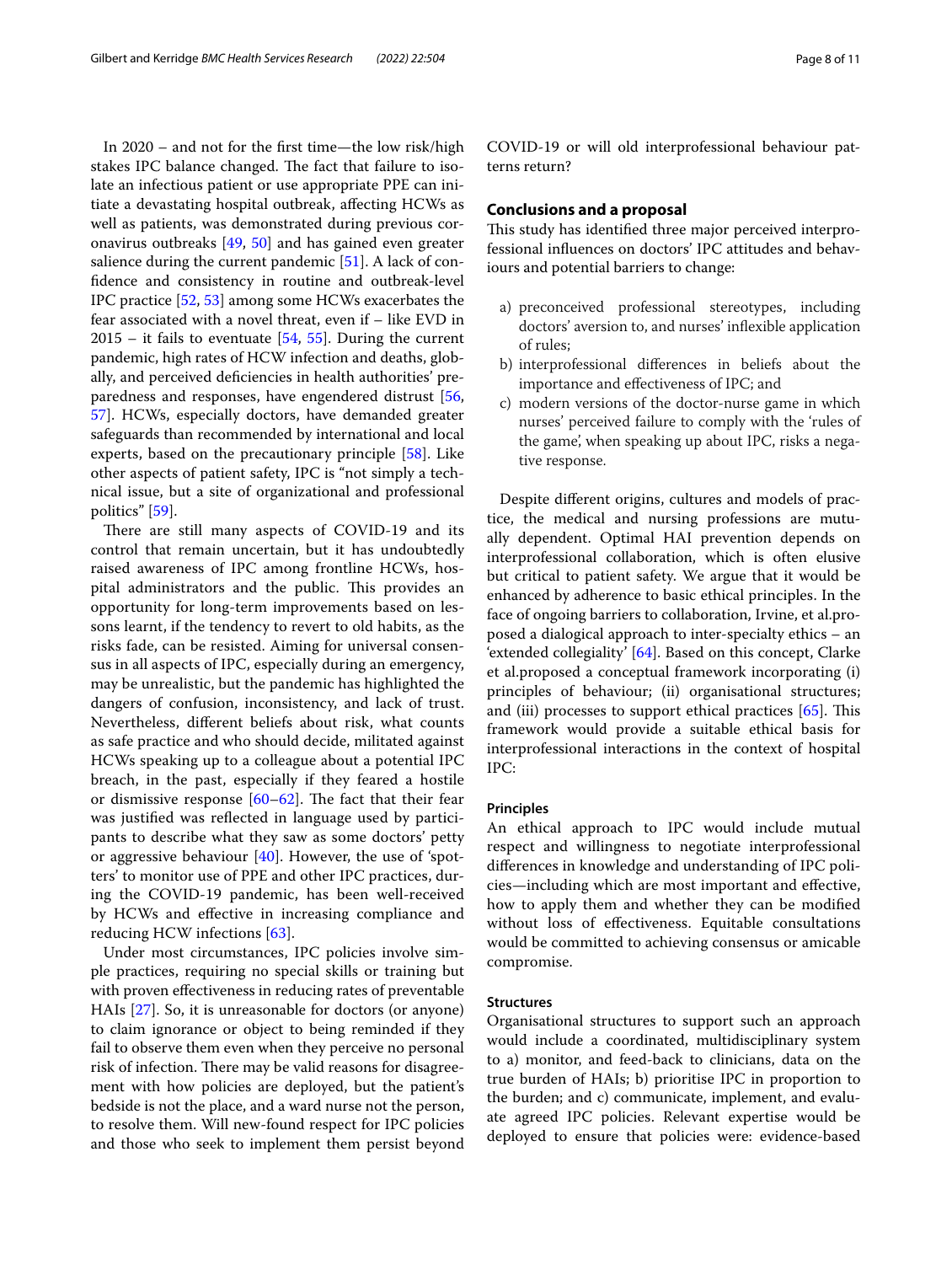(IPC/infectious diseases experts); practicable and context-appropriate (frontline clinicians); and adequately resourced to achieve realistic, enforceable targets (clinical leaders, administrators).

#### **Processes**

The processes required to implement these structures might include: empowerment of staff at all levels to remind others, respectfully, of relevant IPC practices; a mechanism to report unprofessional behaviour, without recrimination, and manage staf, irrespective of status, who consistently fail to comply with agreed policies and/or bully others who attempt to enforce them; multidisciplinary peer-group review of IPC process and outcome measures – e.g. practice audit and HAI surveillance data—and implementation of remedial action if needed.

## **Strengths and limitations**

A major strength of this study was the seniority and experience of participants and the breadth, variety, and frankness of their views. As a case study, it was appropriately limited to one hospital, but this could be seen to limit its applicability to other settings. However, our experience and the published literature suggest that participants' perceptions were consistent with those of senior clinicians elsewhere.

#### **Abbreviations**

AMR: Antimicrobial resistance; EID: Emerging infectious disease; EVD: Ebola virus disease; ICU: Intensive care unit; IPC: Infection prevention and control; HAI: Healthcare-associated infection; HCW: Healthcare worker; MERS: Middle Eastern respiratory syndrome; PPE: Personal protective equipment; SARS: Severe acute respiratory syndrome; CNC: Clinical nurse consultant; MDD: Medical divisional director; MUD: Medical unit director; NDD: Nursing divisional director; SMC: Senior medical consultant; VMO: Visiting medical officer.

#### **Acknowledgements**

The authors wish to thank the doctors and nurses who took the time to share their stories and perceptions about IPC and problems associated with its implementation.

#### **Authors' contributions**

GLG developed the project concept, conducted interviews, reviewed, coded and analysed interview transcripts and wrote the frst and subsequent drafts of the manuscript. IK contributed to conception and development of study design, review and coding of interview transcripts and editing of manuscripts drafts. Both authors have approved the fnal version of the article.

#### **Authors' information**

GLG is an infectious disease physician, whose clinical and research interests include the epidemiology, prevention and ethical aspects of communicable diseases of public health importance, including healthcare-associated infections.

IK is a haematologist, bone marrow transplant physician and medical ethicist.

#### **Funding**

This research received no funding.

#### **Availability of data and materials**

The datasets generated and/or analysed during this study are not publicly available because participants were recruited on the understanding that their comments would remain confdential. However, deidentifed extracts of interview transcripts are available from the corresponding author on reasonable request.

#### **Declarations**

#### **Ethics approval and consent to participate**

This study was approved by the Western Sydney Local Health District Human Research Ethics Committee. All methods were carried out in accordance with relevant guidelines and regulation including the National Statement on Ethical Conduct in Human Research (2007—updated 2018) published by the Australian National Health and Medical Research Council. [https://www.nhmrc.](https://www.nhmrc.gov.au/about-us/publications/national-statement-ethical-conduct-human-research-2007-updated-2018) [gov.au/about-us/publications/national-statement-ethical-conduct-human](https://www.nhmrc.gov.au/about-us/publications/national-statement-ethical-conduct-human-research-2007-updated-2018)[research-2007-updated-2018](https://www.nhmrc.gov.au/about-us/publications/national-statement-ethical-conduct-human-research-2007-updated-2018)

Participants gave written informed consent to interviews being recorded and transcribed; they were assured that their comments would be confdential and quoted only after removal of any identifying information.

#### **Consent for publication**

Not applicable.

#### **Competing interests**

The authors have no competing interests to declare.

#### **Author details**

<sup>1</sup> Marie Bashir Institute for Infectious Diseases and Biosecurity, Westmead Institute for Medical Research, 176 Hawkesbury Rd, Westmead, NSW 2145, Australia. <sup>2</sup> Sydney Health Ethics, School of Public Health, The University of Sydney, Edward Ford Building (A27) Fisher Road, Sydney, NSW 2006, Australia. <sup>3</sup> Department of Haematology, Royal North Shore Hospital, Reserve Rd, St Leonards, St Leonards, NSW 2065, Australia.

#### Received: 27 July 2021 Accepted: 16 March 2022 Published online: 14 April 2022

#### **References**

- <span id="page-8-0"></span>1. Siegel JD, Rhinehart E, Jackson M, Chiarello L, Health Care Infection Control Practices Advisory C. 2007 Guideline for isolation precautions: preventing transmission of infectious agents in health care settings. Am J Infect Control. 2007;35(10 Suppl 2):S65-164.
- 2. Oyabeda I, Labiran A, Imarhiagbe L. Standard Precautions in Clinical Practices: A Review. Int J Health Sci Res. 2015;5:521-8.
- <span id="page-8-1"></span>3. National Health and Medical Research Council. Australian Guidelines for the Prevention and Control of Infection in Healthcare (2019). [https://](https://www.nhmrc.gov.au/about-us/publications/australian-guidelines-prevention-and-control-infection-healthcare-2019) [www.nhmrc.gov.au/about-us/publications/australian-guidelines-preve](https://www.nhmrc.gov.au/about-us/publications/australian-guidelines-prevention-and-control-infection-healthcare-2019) [ntion-and-control-infection-healthcare-2019.](https://www.nhmrc.gov.au/about-us/publications/australian-guidelines-prevention-and-control-infection-healthcare-2019)
- <span id="page-8-2"></span>4. WHO. [https://apps.who.int/iris/bitstream/handle/10665/80135/97892](https://apps.who.int/iris/bitstream/handle/10665/80135/9789241501507_eng.pdf;jsessionid=DAB649CCFF0B8DF3830929DF338348F1?sequence=1) 41501507\_eng.pdf;jsessionid=[DAB649CCFF0B8DF3830929DF338348F1?](https://apps.who.int/iris/bitstream/handle/10665/80135/9789241501507_eng.pdf;jsessionid=DAB649CCFF0B8DF3830929DF338348F1?sequence=1) [sequence](https://apps.who.int/iris/bitstream/handle/10665/80135/9789241501507_eng.pdf;jsessionid=DAB649CCFF0B8DF3830929DF338348F1?sequence=1)=1, 2011. World Health Organization; 2011.
- <span id="page-8-3"></span>5. Guest JF, Keating T, Gould D, Wigglesworth N. Modelling the annual NHS costs and outcomes attributable to healthcare-associated infections in England. BMJ Open. 2020;10(1):e033367.
- <span id="page-8-4"></span>Schreiber PW, Sax H, Wolfensberger A, Clack L, Kuster SP, Swissnoso. The preventable proportion of healthcare-associated infections 2005–2016: Systematic review and meta-analysis. Infect Control Hosp Epidemiol. 2018;39(11):1277–95.
- <span id="page-8-5"></span>7. Grifths P, Renz A, Hughes J, Raferty AM. Impact of organisation and management factors on infection control in hospitals: a scoping review. J Hosp Infect. 2009;73(1):1–14.
- <span id="page-8-6"></span>Erasmus V, Daha TJ, Brug H, Richardus JH, Behrendt MD, Vos MC, et al. Systematic review of studies on compliance with hand hygiene guidelines in hospital care. Infect Control Hosp Epidemiol. 2010;31(3):283–94.
- <span id="page-8-7"></span>9. Russo PL, Stewardson AJ, Cheng AC, Bucknall T, Mitchell BG. The prevalence of healthcare associated infections among adult inpatients at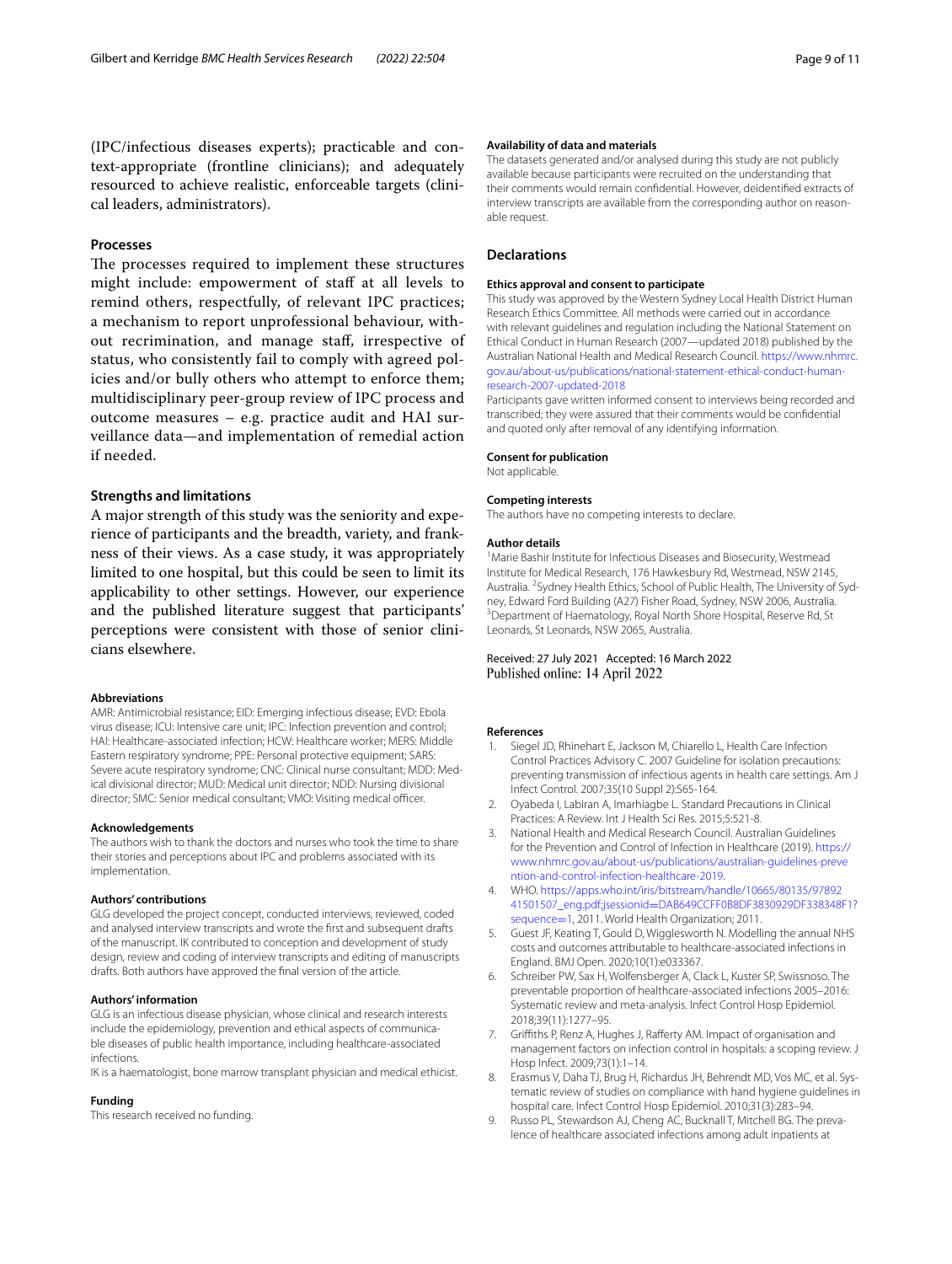nineteen large Australian acute-care public hospitals: a point prevalence survey. Antimicrob Resist Infect Control. 2019;8:114.

- <span id="page-9-0"></span>10. Ho PL, Tang XP, Seto WH. SARS: hospital infection control and admission strategies. Respirology. 2003;8(Suppl):S41–5.
- 11. Hui DS, Perlman S, Zumla A. Spread of MERS to South Korea and China. Lancet Respir Med. 2015;3(7):509–10.
- <span id="page-9-1"></span>12. Tartari E, Allegranzi B, Ang B, Calleja N, Collignon P, Hopman J, et al. Preparedness of institutions around the world for managing patients with Ebola virus disease: an infection control readiness checklist. Antimicrob Resist Infect Control. 2015;4:22.
- <span id="page-9-2"></span>13. Chow CB. Post-SARS infection control in the hospital and clinic. Paediatr Respir Rev. 2004;5(4):289–95.
- <span id="page-9-3"></span>14. Popescu S. Roadblocks to infection prevention efforts in health care: SARS-CoV-2/COVID-19 response. Disaster Med Public Health Prep. 2020;14(4):538–40.
- <span id="page-9-4"></span>15. Abbas M, RobaloNunes T, Martischang R, Zingg W, Iten A, Pittet D, et al. Nosocomial transmission and outbreaks of coronavirus disease 2019: the need to protect both patients and healthcare workers. Antimicrob Resist Infect Control. 2021;10(1):7.
- <span id="page-9-5"></span>16. Erdem H, Lucey DR. Healthcare worker infections and deaths due to COVID-19: a survey from 37 nations and a call for WHO to post national data on their website. Int J Infect Dis. 2021;102:239–41.
- <span id="page-9-6"></span>17. Felice C, Di Tanna GL, Zanus G, Grossi U. Impact of COVID-19 outbreak on healthcare workers in Italy: results from a national e-survey. J Community Health. 2020;45(4):675–83.
- <span id="page-9-7"></span>18. Brophy JT, Keith MM, Hurley M, McArthur JE. Sacrifced: Ontario healthcare workers in the time of COVID-19. New Solut. 2021;30(4):267–81.
- <span id="page-9-8"></span>19. Cheng VCC, Wong SC, Chen JHK, Yip CCY, Chuang VWM, Tsang OTY, et al. Escalating infection control response to the rapidly evolving epidemiology of the coronavirus disease 2019 (COVID-19) due to SARS-CoV-2 in Hong Kong. Infect Control Hosp Epidemiol. 2020;41(5):493–8.
- 20. Liu M, Cheng SZ, Xu KW, Yang Y, Zhu QT, Zhang H, et al. Use of personal protective equipment against coronavirus disease 2019 by healthcare professionals in Wuhan, China: cross sectional study. BMJ. 2020;369:m2195.
- <span id="page-9-9"></span>21. Li A, Slezak J, Maldonado AM, Concepcion J, Maier CV, Rieg G. SARS-CoV-2 positivity and mask utilization among health care workers. JAMA Netw Open. 2021;4(6):e2114325.
- <span id="page-9-10"></span>22. Helmstadter C. Early nursing reform in nineteenth-century London: a doctor-driven phenomenon. Med Hist. 2002;46(3):325–50.
- <span id="page-9-11"></span>23. Helmstadter C. Doctors and nurses in the London teaching hospitals. Class, gender, religion and professional expertise, 1850–1890. Nurs Hist Rev. 1997;5:161–97.
- <span id="page-9-12"></span>24. Haley RW, Quade D, Freeman HE, Bennett JV. The SENIC Project. Study on the efficacy of nosocomial infection control (SENIC Project). Summary of study design. Am J Epidemiol. 1980;111(5):472–85.
- <span id="page-9-13"></span>25. Aylife GAJ, English MP. Surveillance of infection and infection control. Infec Dis Health. Cambridge: Cambridge University Press; 2003. 192–8.
- <span id="page-9-14"></span>26. Dancer SJ. Infection control: evidence-based common sense. Infect Dis Health. 2016;21:147–53.
- <span id="page-9-15"></span>27. Yokoe DS, Anderson DJ, Berenholtz SM, Calfee DP, Dubberke ER, Ellingson KD, et al. A compendium of strategies to prevent healthcare-associated infections in acute care hospitals: 2014 updates. Infect Control Hosp Epidemiol. 2014;35(Suppl 2):S21-31.
- <span id="page-9-16"></span>28. Stone PW, Pogorzelska M, Kunches L, Hirschhorn LR. Hospital staffing and health care-associated infections: a systematic review of the literature. Clin Infect Dis. 2008;47(7):937–44.
- 29. Mitchell BG, Hall L, MacBeth D, Gardner A, Halton K. Hospital infection control units: staffing, costs, and priorities. Am J Infect Control. 2015;43(6):612–6.
- <span id="page-9-17"></span>30. Brannigan ET, Murray E, Holmes A. Where does infection control ft into a hospital management structure? J Hosp Infect. 2009;73(4):392–6.
- <span id="page-9-18"></span>31. Rossolini GM, Arena F, Pecile P, Pollini S. Update on the antibiotic resistance crisis. Curr Opin Pharmacol. 2014;18:56–60.
- <span id="page-9-19"></span>32. Aitken C, Jefries DJ. Nosocomial spread of viral disease. Clin Microbiol Rev. 2001;14(3):528–46.
- <span id="page-9-20"></span>33. Buising KL, Williamson D, Cowie BC, MacLachlan J, Orr E, MacIsaac C, et al. A hospital-wide response to multiple outbreaks of COVID-19 in health care workers: lessons learned from the feld. Med J Aust. 2020;214(3):101–4.
- <span id="page-9-21"></span>34. Stein AD, Makarawo TP, Ahmad MF. A survey of doctors' and nurses' knowledge, attitudes and compliance with infection control guidelines in Birmingham teaching hospitals. J Hosp Infect. 2003;54(1):68–73.
- 35. Aff W, Huor P, Brassard P, Loo VG. Compliance with methicillin-resistant Staphylococcus aureus precautions in a teaching hospital. Am J Infect Control. 2002;30(7):430–3.
- 36. Jang JH, Wu S, Kirzner D, Moore C, Tong A, McCreight L, et al. Physicians and hand hygiene practice: a focus group study. J Hosp Infect. 2010;76(1):87–9.
- <span id="page-9-22"></span>37. Moore D, Gamage B, Bryce E, Copes R, Yassi A, Group BCIRPS. Protecting health care workers from SARS and other respiratory pathogens: organizational and individual factors that afect adherence to infection control guidelines. Am J Infect Control. 2005;33(2):88–96.
- <span id="page-9-23"></span>38. Australian Commission on Safety an Quality in Healthcare. National Hand Hygiene Audit Data. [https://www.safetyandquality.gov.au/our-work/infec](https://www.safetyandquality.gov.au/our-work/infection-prevention-and-control/national-hand-hygiene-initiative/nationalaudits-and-hhcapp/national-hand-hygiene-audit-data-latest-data-now-available) [tion-prevention-and-control/national-hand-hygiene-initiative/nationalau](https://www.safetyandquality.gov.au/our-work/infection-prevention-and-control/national-hand-hygiene-initiative/nationalaudits-and-hhcapp/national-hand-hygiene-audit-data-latest-data-now-available) [dits-and-hhcapp/national-hand-hygiene-audit-data-latest-data-now](https://www.safetyandquality.gov.au/our-work/infection-prevention-and-control/national-hand-hygiene-initiative/nationalaudits-and-hhcapp/national-hand-hygiene-audit-data-latest-data-now-available)[available.](https://www.safetyandquality.gov.au/our-work/infection-prevention-and-control/national-hand-hygiene-initiative/nationalaudits-and-hhcapp/national-hand-hygiene-audit-data-latest-data-now-available)
- <span id="page-9-24"></span>39. Braun V, Clarke V. Refecting on refexive thematic analysis. Qual Res Sport Exerc Health. 2019;11(4):589–97.
- <span id="page-9-25"></span>40. Gilbert GL, Kerridge I. The politics and ethics of hospital infection prevention and control: a qualitative case study of senior clinicians' perceptions of professional and cultural factors that infuence doctors' attitudes and practices in a large Australian hospital. BMC Health Serv Res. 2019;19(1):212.
- <span id="page-9-26"></span>41. Stein LI. The doctor-nurse game. Arch Gen Psychiatry. 1967;16(6):699–703.
- <span id="page-9-27"></span>42. Irvine R, Kerridge I, McPhee J, Freeman S. Interprofessionalism and ethics: consensus or clash of cultures? J Interprof Care. 2002;16(3):199–210. 43. Stein LI, Watts DT, Howell T. The doctor-nurse game revisited. N Engl J
- <span id="page-9-28"></span>Med. 1990;322(8):546–9.
- <span id="page-9-29"></span>44. Holyoake DD. Is the doctor-nurse game being played? Nurs Times. 2011;107(43):12–4.
- 45. Radclife M. Doctors and nurses: new game, same result. BMJ. 2000;320(7241):1085.
- <span id="page-9-30"></span>46. Darbyshire P, Thompson D. Gosport must be a tipping point for professional hierarchies in healthcare-an essay by Philip Darbyshire and David Thompson. BMJ. 2018;363:k4270.
- <span id="page-9-31"></span>47. Kapur N, Parand A, Soukup T, Reader T, Sevdalis N. Aviation and healthcare: a comparative review with implications for patient safety. JRSM Open. 2016;7(1):2054270415616548.
- <span id="page-9-32"></span>48. Amalberti R, Auroy Y, Berwick D, Barach P. Five system barriers to achieving ultrasafe health care. Ann Intern Med. 2005;142(9):756–64.
- <span id="page-9-33"></span>49. Bernstein M, Hawryluck L. Challenging beliefs and ethical concepts: the collateral damage of SARS. Crit Care. 2003;7(4):269–71.
- <span id="page-9-34"></span>50. Elkholy AA, Grant R, Assiri A, Elhakim M, Malik MR, Van Kerkhove MD. MERS-CoV infection among healthcare workers and risk factors for death: Retrospective analysis of all laboratory-confrmed cases reported to WHO from 2012 to 2 June 2018. J Infect Public Health. 2020;13(3):418–22.
- <span id="page-9-35"></span>51. Richterman A, Meyerowitz EA, Cevik M. Hospital-acquired SARS-CoV-2 infection: lessons for public health. JAMA. 2020;324(21):2155–6.
- <span id="page-9-36"></span>52. Daugherty EL, Perl TM, Needham DM, Rubinson L, Bilderback A, Rand CS. The use of personal protective equipment for control of infuenza among critical care clinicians: a survey study. Crit Care Med. 2009;37(4):1210–6.
- <span id="page-9-37"></span>53. Harrod M, Weston LE, Gregory L, Petersen L, Mayer J, Drews FA, et al. A qualitative study of factors afecting personal protective equipment use among health care personnel. Am J Infect Control. 2020;48(4):410–5.
- <span id="page-9-38"></span>54. Gilbert GL. Australia's response to Ebola Virus disease in West Africa, 2014–15. Public Health Res Pract. 2016;26(5):2651661.
- <span id="page-9-39"></span>55. Broom J, Broom A, Bowden V. Ebola outbreak preparedness planning: a qualitative study of clinicians' experiences. Public Health. 2017;143:103–8.
- <span id="page-9-40"></span>56. Vindrola-Padros C, Andrews L, Dowrick A, Djellouli N, Fillmore H, Bautista Gonzalez E, et al. Perceptions and experiences of healthcare workers during the COVID-19 pandemic in the UK. BMJ Open. 2020;10(11):e040503.
- <span id="page-9-41"></span>57. Hoernke K, Djellouli N, Andrews L, Lewis-Jackson S, Manby L, Martin S, et al. Frontline healthcare workers' experiences with personal protective equipment during the COVID-19 pandemic in the UK: a rapid qualitative appraisal. BMJ Open. 2021;11(1):e046199.
- <span id="page-9-42"></span>58. Ananda-Rajah M, Veness B, Berkovic D, Parker C, Kelly G, Ayton D. Hearing the voices of Australian healthcare workers during the COVID-19 pandemic. BMJ Leader. 2021;5:31–5.